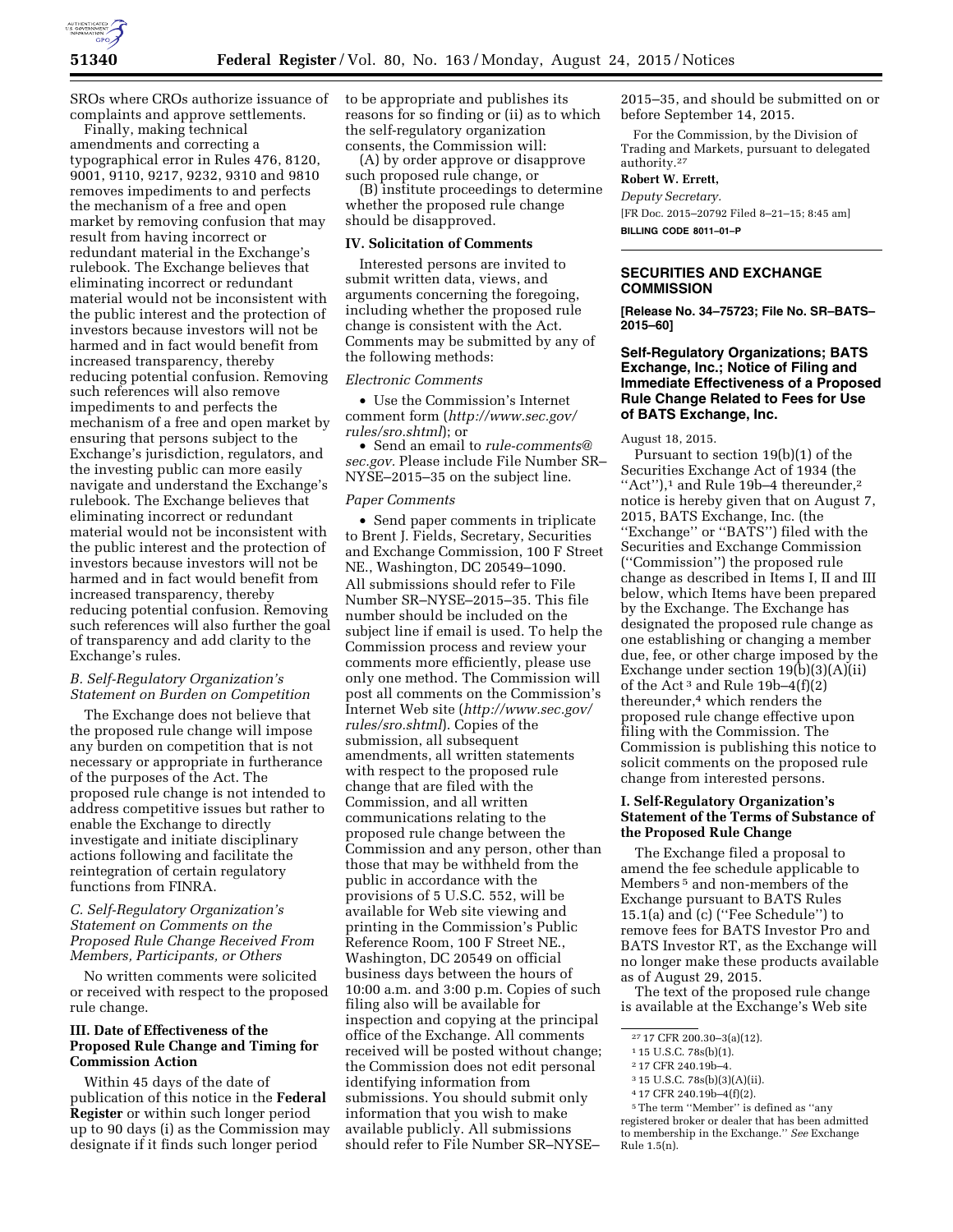at *[www.batstrading.com](http://www.batstrading.com)*, at the principal office of the Exchange, and at the Commission's Public Reference Room.

# **II. Self-Regulatory Organization's Statement of the Purpose of, and Statutory Basis for, the Proposed Rule Change**

In its filing with the Commission, the Exchange included statements concerning the purpose of and basis for the proposed rule change and discussed any comments it received on the proposed rule change. The text of these statements may be examined at the places specified in Item IV below. The Exchange has prepared summaries, set forth in sections A, B, and C below, of the most significant parts of such statements.

*A. Self-Regulatory Organization's Statement of the Purpose of, and Statutory Basis for, the Proposed Rule Change* 

#### 1. Purpose

The Exchange proposes to remove fees for BATS Investor Pro and BATS Investor RT, as the Exchange will no longer make these products available as of August 29, 2015. The Exchange currently maintains a revenue sharing program with Interactive Data Corporation, acting by and through its division, Interactive Data Desktop Solutions, and its subsidiary, Interactive Data Online Properties, Inc. (collectively ''IDC''), whereby the Exchange has agreed to make available, through IDC, private labeled versions of IDC's Market–Q and LiveCharts products (the ''Revenue Sharing Program'').6 Pursuant to an agreement (the ''Agreement'') between IDC and the Exchange, Market– Q has been marketed by the Exchange under the private label name ''BATS Investor Pro'' and LiveCharts has been marketed by the Exchange under the private label name ''BATS Investor RT'' (BATS Investor Pro and BATS Investor RT, collectively, the ''Private Labeled Products''). Under the Agreement, the current price schedule charges subscribers a monthly fee of \$125.00 for BATS Investor Pro and a monthly fee of \$24.95 for BATS Investor RT.7

Pursuant to and in accordance with the terms and conditions of the Agreement, on July 24, 2015, the Exchange provided written notice of termination of the Agreement to IDC, effective as of August 29, 2015. Therefore, inclusion of the Private Labeled Products within Exchange's Fee Schedule would no longer serve any legitimate purpose upon the Revenue Sharing Program being terminated by the Exchange. The Exchange is terminating the Revenue Share Program with IDC due to lack of interest from data recipients for the Private Labeled Products. Currently, there are no active clients for either Private Labeled Product.

### Implementation Date

The Exchange proposes to implement these amendments to its Fee Schedule on August 31, 2015.

### 2. Statutory Basis

The Exchange believes that the proposed rule change is consistent with the objectives of section 6 of the Act,<sup>8</sup> in general, and furthers the objectives of section  $6(b)(4)$ ,<sup>9</sup> in particular, as it is designed to provide for the equitable allocation of reasonable dues, fees and other charges among its Members and other persons using its facilities because it would delete fees for products that are to be discontinued by the Exchange, thereby eliminating investor confusion. In addition, the Exchange has no subscribers to either of the Private Labeled Products, neither of the Private Labeled Products is a core product offering by the Exchange, and the Exchange is not required by the Act to offer such products. The proposed rule change will not permit unfair discrimination among customers, brokers, or dealers because the Private Labeled Products will no longer be offered by the Exchange.

Lastly, the Exchange also believes that the proposed amendment to its Fee Schedule is reasonable and nondiscriminatory because it will apply uniformly to all members.

### *B. Self-Regulatory Organization's Statement on Burden on Competition*

The Exchange does not believe its proposed amendments to its Fee Schedule would impose any burden on competition that is not necessary or appropriate in furtherance of the purposes of the Act. The proposed rule change will terminate the Revenue

Sharing Program with IDC, as well as the fees for the products offered thereunder from its fee schedule, effective as of August 29, 2015, and is not designed to have a competitive impact. Therefore, the Exchange does not believe the proposed rule change will have any effect on competition.

# *C. Self-Regulatory Organization's Statement on Comments on the Proposed Rule Change Received From Members, Participants, or Others*

The Exchange has not solicited, and does not intend to solicit, comments on this proposed rule change. The Exchange has not received any unsolicited written comments from Members or other interested parties.

# **III. Date of Effectiveness of the Proposed Rule Change and Timing for Commission Action**

The foregoing rule change has become effective pursuant to section 19(b)(3)(A) of the Act 10 and paragraph (f) of Rule 19b–4 thereunder.11 At any time within 60 days of the filing of the proposed rule change, the Commission summarily may temporarily suspend such rule change if it appears to the Commission that such action is necessary or appropriate in the public interest, for the protection of investors, or otherwise in furtherance of the purposes of the Act.

### **IV. Solicitation of Comments**

Interested persons are invited to submit written data, views, and arguments concerning the foregoing, including whether the proposed rule change is consistent with the Act. Comments may be submitted by any of the following methods:

#### *Electronic Comments*

• Use the Commission's Internet comment form (*[http://www.sec.gov/](http://www.sec.gov/rules/sro.shtml) [rules/sro.shtml](http://www.sec.gov/rules/sro.shtml)*); or

• Send an email to *[rule-comments@](mailto:rule-comments@sec.gov) [sec.gov.](mailto:rule-comments@sec.gov)* Please include File Number SR– BATS–2015–60 on the subject line.

#### *Paper Comments*

• Send paper comments in triplicate to Secretary, Securities and Exchange Commission, 100 F Street NE., Washington, DC 20549–1090. All submissions should refer to File Number SR–BATS–2015–60. This file number should be included on the subject line if email is used. To help the Commission process and review your comments more efficiently, please use only one method. The Commission will post all comments on the Commission's

<sup>6</sup>*See* Securities Exchange Act Release Nos. 70264 (August 27, 2013), 78 FR 54338 (September 3, 2013) (SR–BATS–2013–045); *and* 70687 (October 15, 2013), 78 FR 62921 (October 22, 2013) (SR–BATS– 2013–055).

<sup>7</sup>Under the Agreement, IDC determines the price schedule for the Private Labeled Products, and has the right to change the price schedule at any time in its sole discretion upon prior notice to BATS; provided, however, that such changes to the price schedule do not become effective unless and until the applicable fees set forth in the price schedule have been filed with and/or approved by the

Commission through a proposed rule change submitted by the Exchange in accordance with the Act.

<sup>8</sup> 15 U.S.C. 78f.

<sup>9</sup> 15 U.S.C. 78f(b)(4).

<sup>10</sup> 15 U.S.C. 78s(b)(3)(A).

<sup>11</sup> 17 CFR 240.19b–4(f).